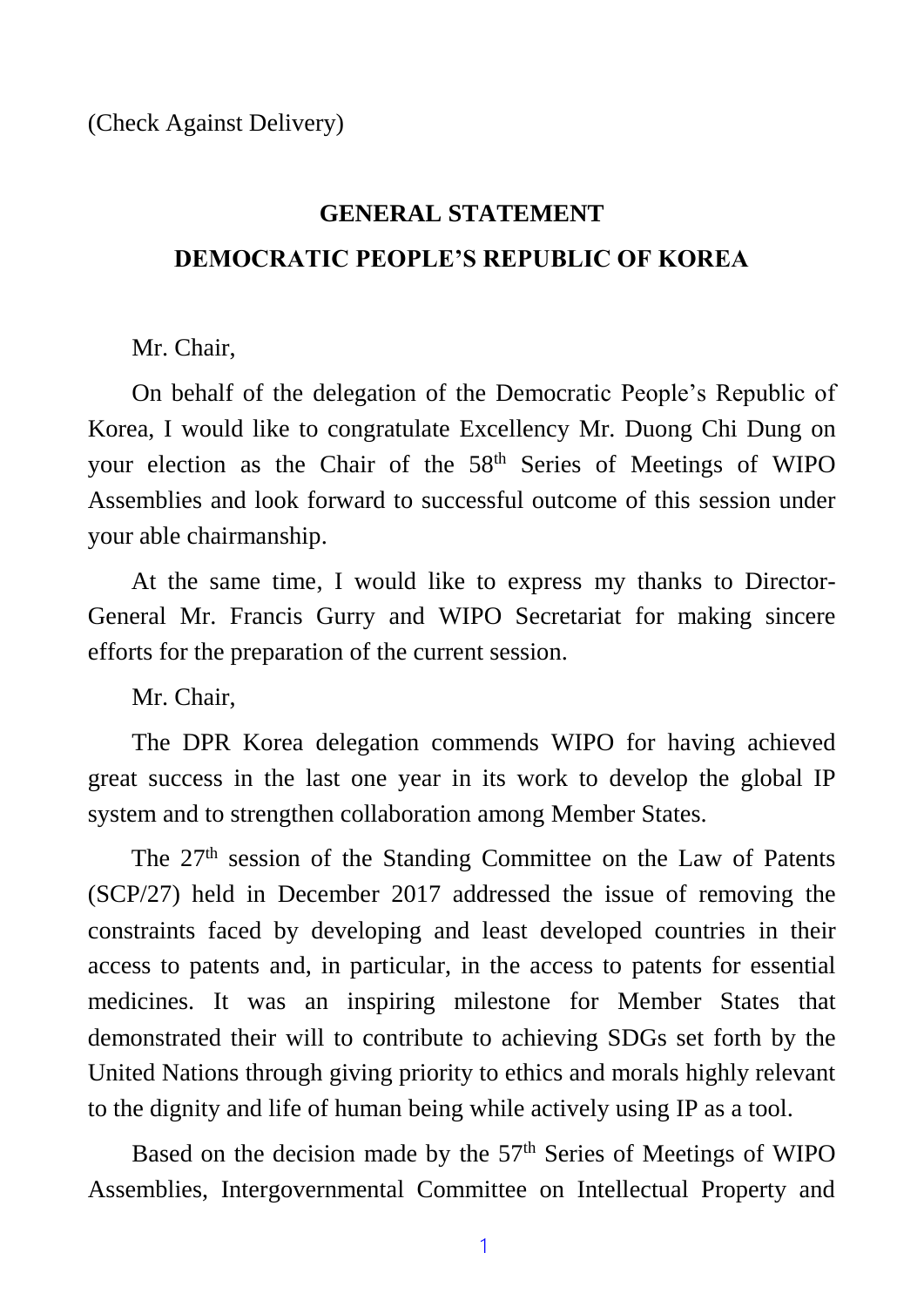Genetic Resources, Traditional Knowledge and Folklore (IGC) prepared the Consolidated Document Relating to Intellectual Property and Genetic Resources Rev. 2, thus making it possible to submit the final document to the next Series of Meetings of WIPO Assemblies in 2019.

Up to now, over 40 countries have ratified the Marrakesh Treaty to Facilitate Access to Published Works for Persons Who Are Blind, Visually Impaired or Otherwise Print Disabled. This success is attributable to the Secretariat in promoting the Marrakesh Treaty, carrying out numerous national, regional and inter-regional projects and providing legal assistance for Member States for the ratification and implementation of the Marrakesh Treaty during the last one year.

The DPRK delegation appreciates the work of the Standing Committee on the Law of Trademarks, Industrial Designs and Geographical Indications (SCT) that has made progress in preparing a framework for the Design Law Treaty. We hope that the Diplomatic Conference could be convened in the first half of 2019 to finally adopt the Design Law Treaty.

Mr. Chair,

In April this year, Comrade **KIM JONG UN**, Chairman of the State Affairs Commission of the Democratic People's Republic of Korea set forth a new strategic line of concentrating all efforts on the socialist economic construction and has indicated ways to make great progress in production by relying on science and technology which are powerful driving forces of economic construction.

He also underscored the need to give priority and sustained strategic focus in the operation and guidance on the scientific and technological development, expansion of the national science and technology dissemination network to train the entire people as talents of science and technology, improving the operation of regional, sectoral and institutional centers for dissemination of science and technology under the strategic